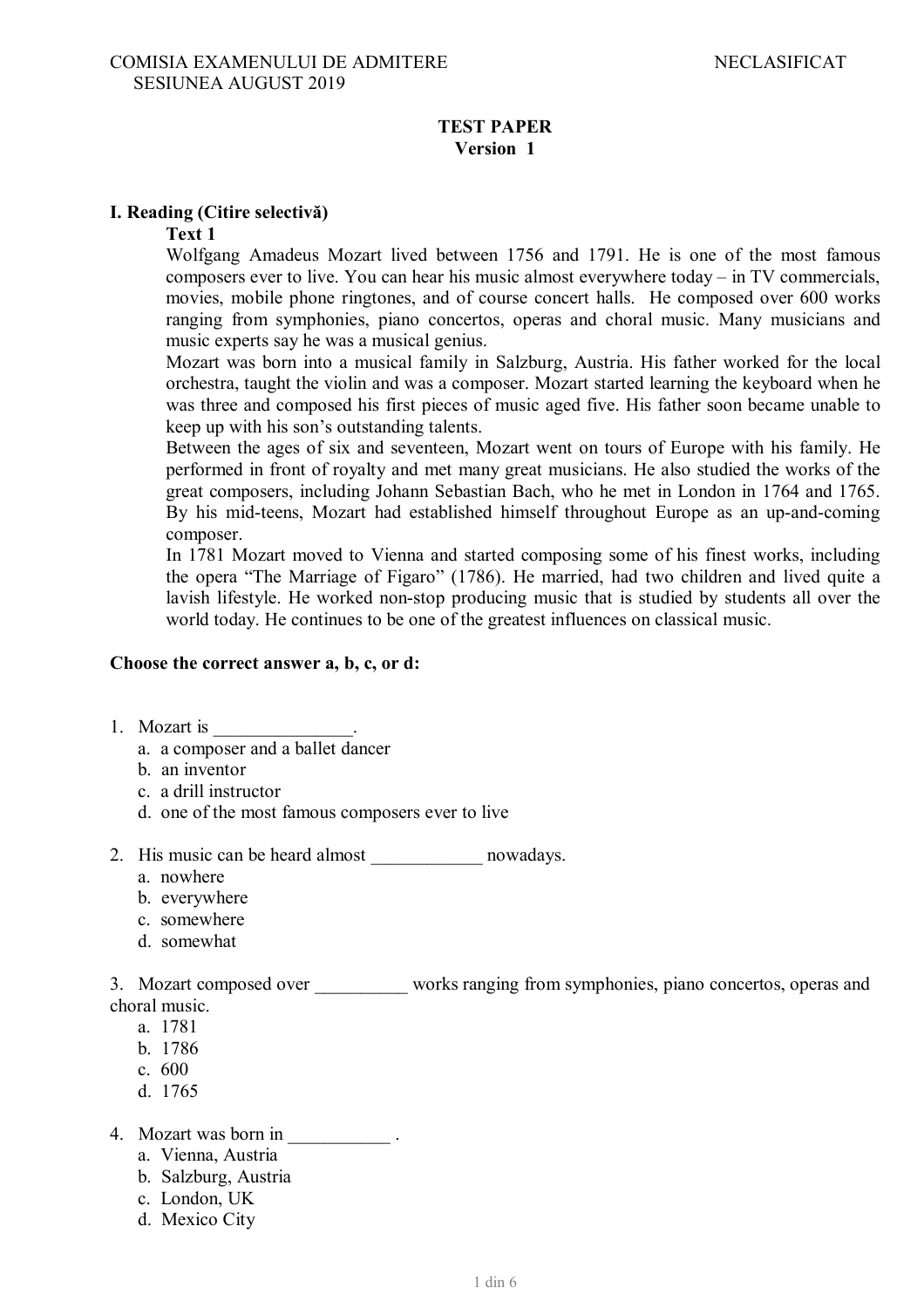- 5. Mozart composed his first pieces of music when he was
	- a. three
	- b. five
	- c. a teenager
	- d. a grown-up composer
- 6. Between the ages of six and seventeen, Mozart with his family.
	- a. toured Europe
	- b. went to a Johann Sebastian Bach concert
	- c. moved to Vienna
	- d. visited London for the first time.
- 7. He met \_\_\_\_\_\_\_\_\_\_\_\_\_ in London in 1764 and 1765.
	- a. Johann Sebastian Bach
	- b. his first wife
	- c. his first producer
	- d. his primary school teacher

8. In 1781 Mozart started composing some of his best works, including the opera

- a. "Aida"
- b. "Nutcracker"
- c. "La Traviatta"
- d. "The Marriage of Figaro"
- 9. His music is studied by students today.
	- a. all over the world
	- b. in Vienna
	- c. only in London universities
	- d. in Salzburg

10. Mozart continues to be one of the greatest influences on classical music today

- a. most valuable, considerable
- b. smallest
- c. outstanding
- d. less

### **Text 2 (Citirea cu atenţie)**

Sandwiches are such popular snacks that the English word "sandwich" is used all over the world. Not many people know that this snack got its name more than 250 years ago from John Montagu, who was the 4th Earl of Sandwich.

Back in the 18h century, this aristocrat asked his valet (personal servant) to bring him beef served between two slices of bread. This particular method of serving beef became the Earl's favorite meal to eat while playing cards, because his hands would not get greasy from the meat.

Soon after, the Earl's friends began to order "the same as Sandwich" when they came to visit, and the method of putting anything – bread, cheese or vegetables – between two slices of bread became known as a "sandwich".

### **Choose the one correct answer a, b, c or d.**

- 11. The snack called sandwich got its name from
	- a. the 5<sup>th</sup> Earl of Sandwich
	- b. Greek
	- c. Italian
	- d. John Montagu, the  $4<sup>th</sup>$  Earl of Sandwich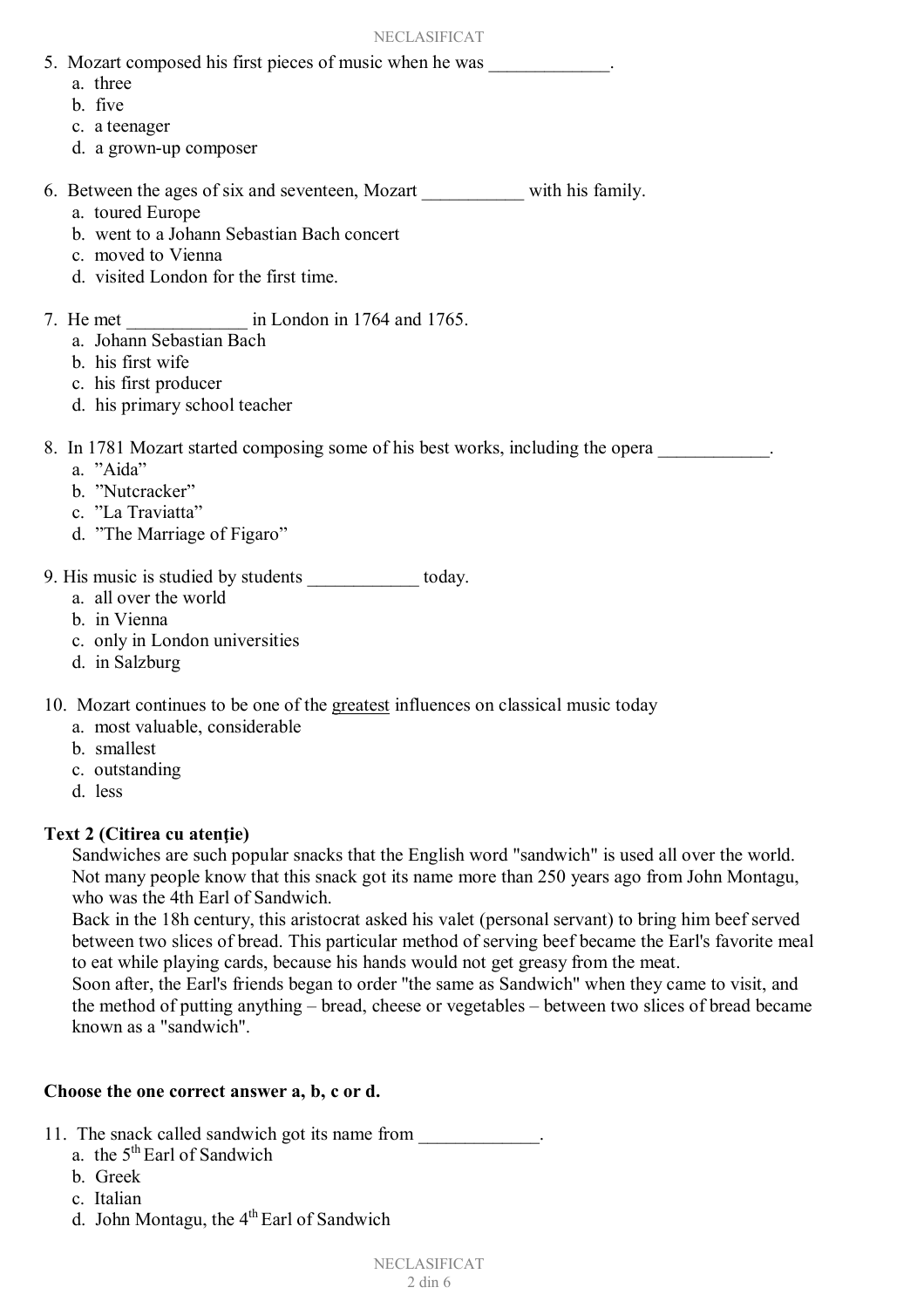- 12. What was a valet back in the  $18<sup>th</sup>$  century?
	- a. a waiter
	- b. a personal servant
	- c. a friend of John's
	- d. greasy meat
- 13. John Montagu, the 4th Earl of Sandwich used to ask his personal servant to bring him a. vegetables as he was a vegetarian.
	- b. cards
	- c. bread and cheese
	- d. beef served between two slices of bread
- 14. This became John's favorite snack because he didn't like playing cards with  $\blacksquare$ .
	- a. greasy hands
	- b. greedy hands
	- c. oil
	- d. meat
- 15. Who started to order "the same as Sandwich" ?
	- a. his mother
	- b. his sister
	- c. his friends
	- d. his valet

### **II Grammar and Vocabulary**

#### **Grammar Choose the best answer a, b, c or d:**

- 16. Does Tom run every morning?
	- a. Yes, he does.
	- b. Yes, I do.
	- c. No, he does
	- d. Tom
- 17. When they arrived at station, the train
	- a. was already leave
	- b. had already left
	- c. has already left
	- d. has been leaving

### 18. I'll call a cab as soon as you \_\_\_\_\_\_\_\_ ready.

- a. will be
- b. would be
- c. would have been
- d. are

19. Alison has been cooking morning.

- a. for
- b. at 8.00 am
- c. from
- d. since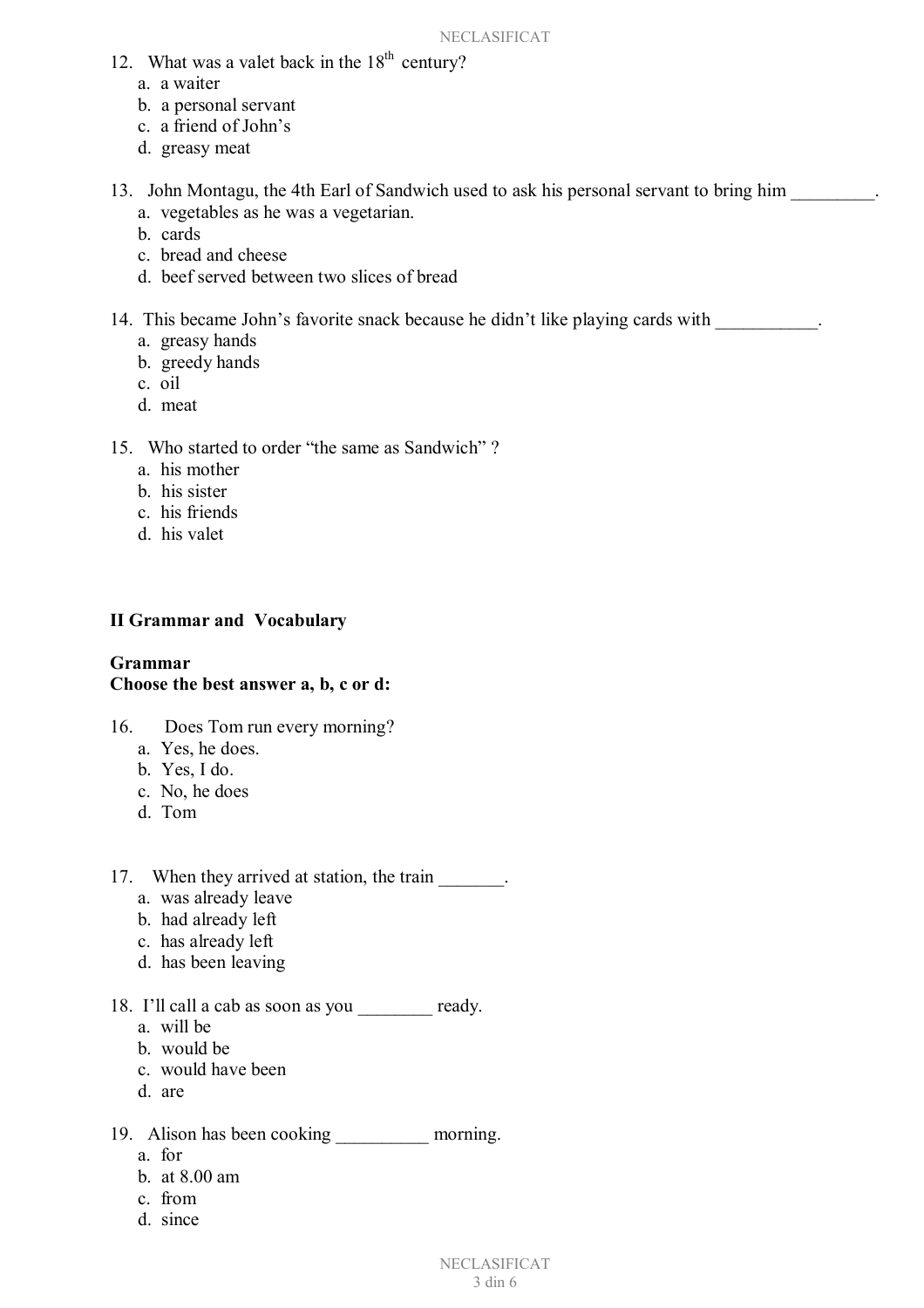- 20. \_\_\_\_\_\_\_\_\_\_\_\_ you find the address yesterday?
	- a. Could
	- b. Can
	- c. May
	- d. Are you able to

21. Peter would have bought that house if he \_\_\_\_\_\_\_\_\_\_\_ the money.

- a. had
- b. had had
- c. would have
- d. were

22. I would rather have tea.

- a. I dislike tea.
- b. I don't like tea.
- c. I prefer tea.
- d. I don't like tea, but Sam does.
- 23. You studied hard,  $\frac{1}{2}$  ?
	- a. don't you
	- b. haven't you
	- c. didn't you
	- d. weren't you

24. "The barbershop is not next to the restaurant," Tom said.

- a. Tom said that the barbershop was not next to the restaurant.
- b. Tom said that the barbershop is not next to the restaurant.
- c. Tom said that the barbershop is next to the restaurant.
- d. Tom said that the barbershop was next to the restaurant.
- 25. I love reading.
	- a. So am I.
	- b. So do I.
	- c. So have I.
	- d. Neither am I.

# **Vocabulary**

### **Select the best answer a, b, c or d:**

- 26. Pay attention to the teacher.
	- a. Avoid
	- b. Listen to
	- c. Wait for
	- d. Inform
- 27. What's the date today?
	- a. It's Summer.
	- b. It's Friday
	- c. It's cold outside
	- d. It's the 9<sup>th</sup> of August.
- 28.  $7$  is a
	- a. number
	- b. color
	- c. vegetable
	- d. software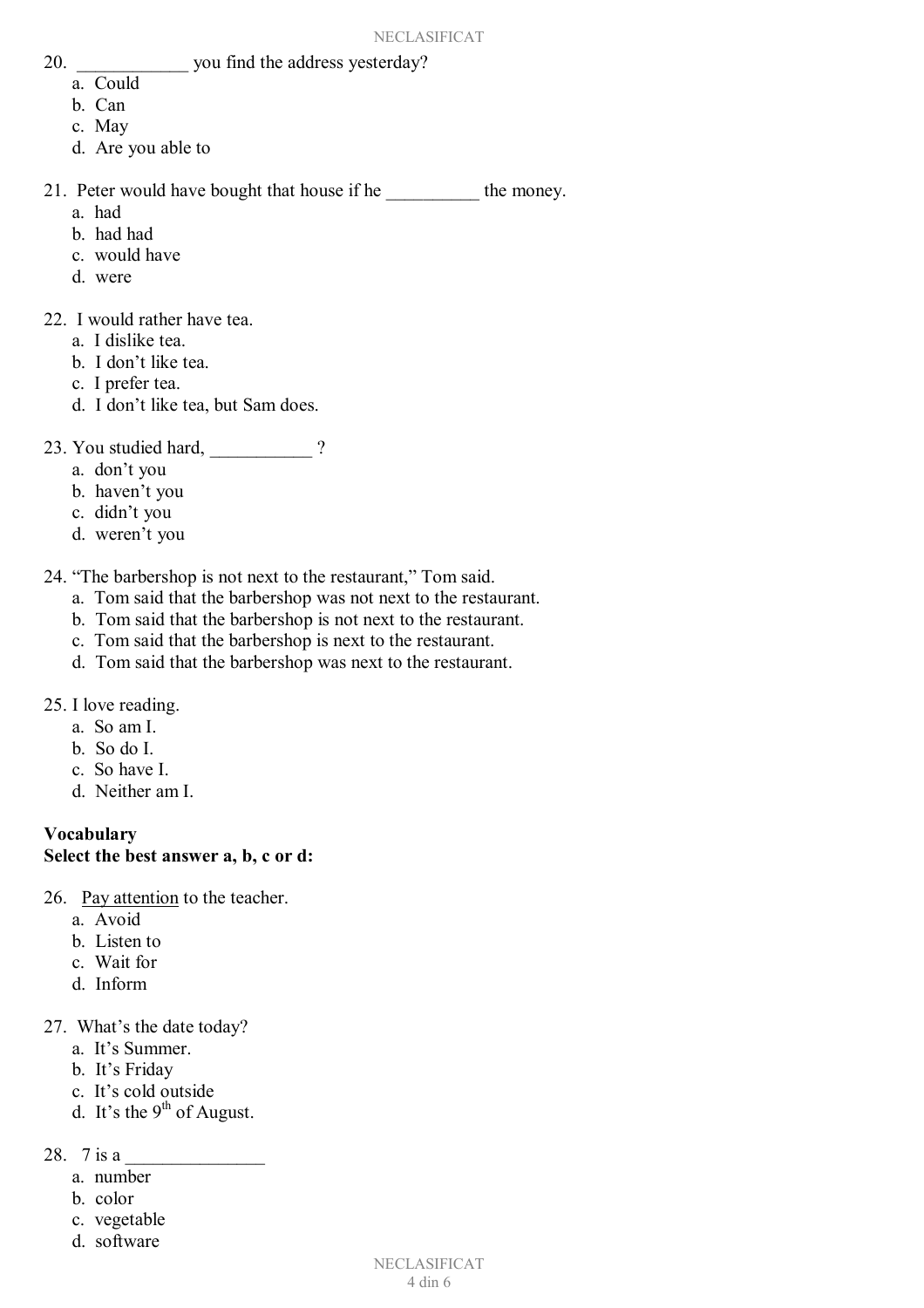- 29. James Reed is my mother's father. He is my
	- a. cousin
	- b. brother
	- c. uncle
	- d. grandfather
- 30. Yoko is from Vietnam. She is \_\_\_\_\_\_\_\_\_\_\_.
	- a. Chinese
	- b. Japanese
	- c. Thai
	- d. Vietnamese
- 31. When do you usually have breakfast?
	- a. In the morning
	- b. at night
	- c. at noon
	- d. at 4 p.m.
- 32. Mr Smith's condition is critical.
	- a. serious
	- b. admirable
	- c. very good
	- d. in good health
- 33. I learned to speak English by myself.
	- a. with assistance
	- b. without assistance
	- c. at school
	- d. in college

#### 34. The waiter brought the menu five minutes ago.

- a. a list of men
- b. a group of women
- c. a list of food available
- d. a list of club members
- 35. The instructor explained the article to the students.
	- a. He made it clear.
	- b. He packed and left
	- c. He shouted to the students
	- d. He ran out of classroom 10 minutes earlier.

#### **IV. Writing. Choose the best answer a, b, c or d:**

#### 36.

- a. Jack yesterday was for class late.
- b. Jack was for class late yesterday.
- c. Jack was late for class yesterday.
- d. Jack was yesterday for class late.

#### 37.

- a. The local temperature daily varies degrees 10.
- b. The local temperature degrees 10 daily varies.
- c. The local degrees temperature daily 10 varies.
- d. The local temperature varies 10 degrees daily.